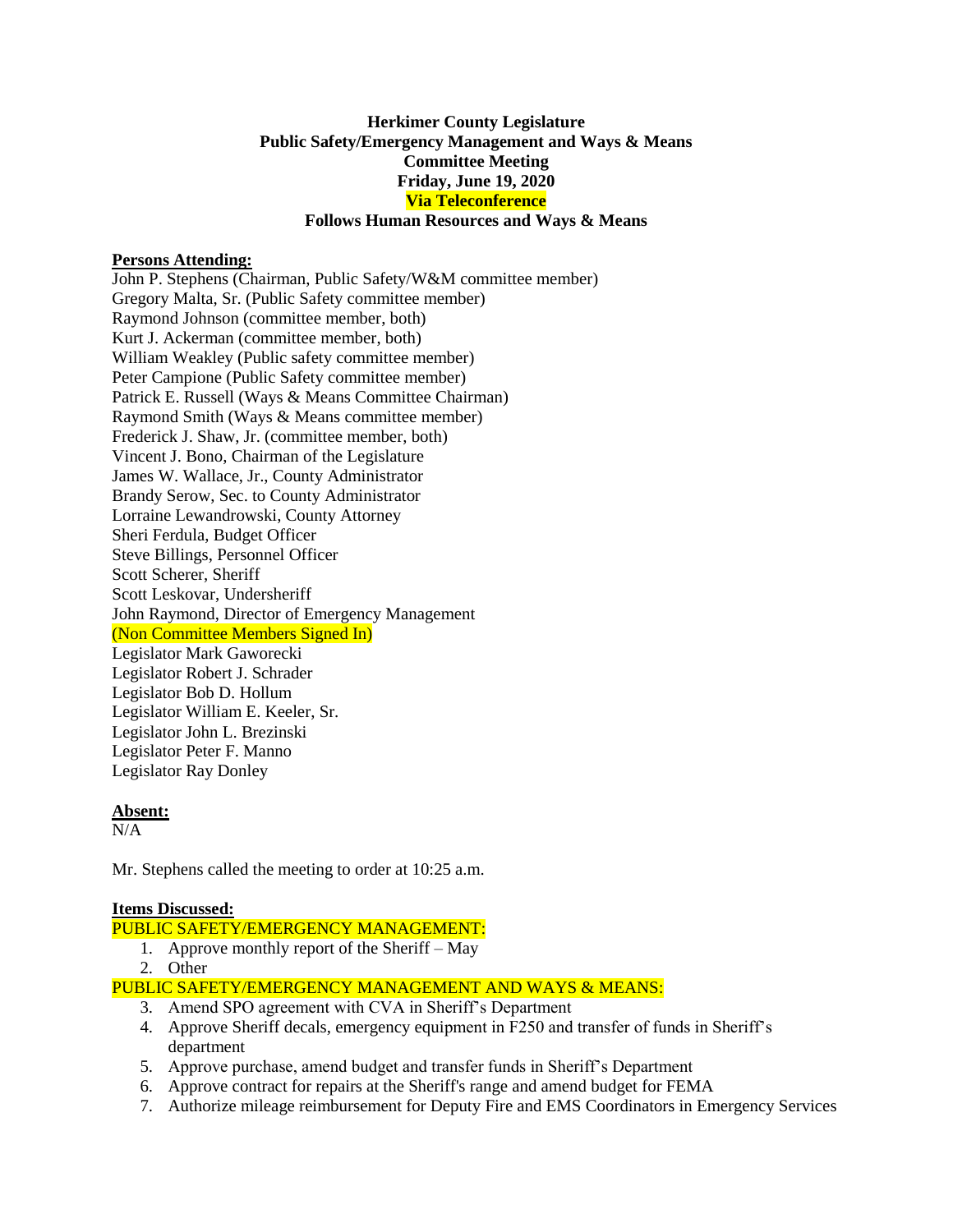- 8. Approve purchase and installation of antenna system at Spohn Hill tower in Emergency Services
- 9. Discussion on Sheriff's Administrative Building
- 10. Other

# **Committee Vote Record:**

## PUBLIC SAFETY/EMERGENCY MANAGEMENT:

Mr. Stephens stated "Number one approve monthly report of the Sheriff for May."

Item #1 – On motion of Mr. Malta, seconded by Mr. Johnson for Public Safety, Item #1 was voted on and approved. Unanimous.

Item  $#2 - N/A$ .

## PUBLIC SAFETY/EMERGENCY MANAGEMENT AND WAYS & MEANS:

Mr. Stephens stated "I am going to move number three down to the bottom because I think that is going to be lengthy. So the new number 3 is amending SPO agreement with CVA in the Sheriff's Department. The Sheriff is here. Would you like to speak on that?"

Sheriff Scherer stated "Yes. We are not looking for another position but CVA is looking for another officer. We already had the positions in place. In our agreement it just says one Deputy Sheriff or SPO or SRO. We are looking to change that to up to four. At some point down the road I don't want to keep coming back but they are looking to have one for every school that they have. Right now they definitely want two so it's at least two so I am looking for up to four. We already have those part time positions in place on our salary schedule so I am just looking to amend the contract from one to up to four."

Mr. Russell stated "That's not my concern. My concern is how many people would be new out of that four? Three?"

Sheriff Scherer stated "They only want one more right now so we already have a salary schedule part time so yes they would have another part timer over there."

Mr. Russell stated "I understand we have a salary schedule part time but would you have to hire somebody?"

Sheriff Scherer stated "No. We have a person already hired that's working Deputy Sheriff."

Mr. Russell stated "My concern is if we go into COVID again and then what happens?"

Sheriff Scherer stated "They are part time like the other part time SPOs. When we are in COVID they don't get paid unless we need them to do building security here because our other Deputies are out on navigation or something else. Our other two part time SPOs have been paid. Twice with one and three times with another because they are covering full time Deputy Sheriff's here who are out on other details."

Mr. Russell stated "Ok. I understood that they were all working full time."

Sheriff Scherer stated "No. We only have one full timer and he fills in at DSS when he is not in school so we get reimbursed through DSS on that end."

Mr. Russell said good.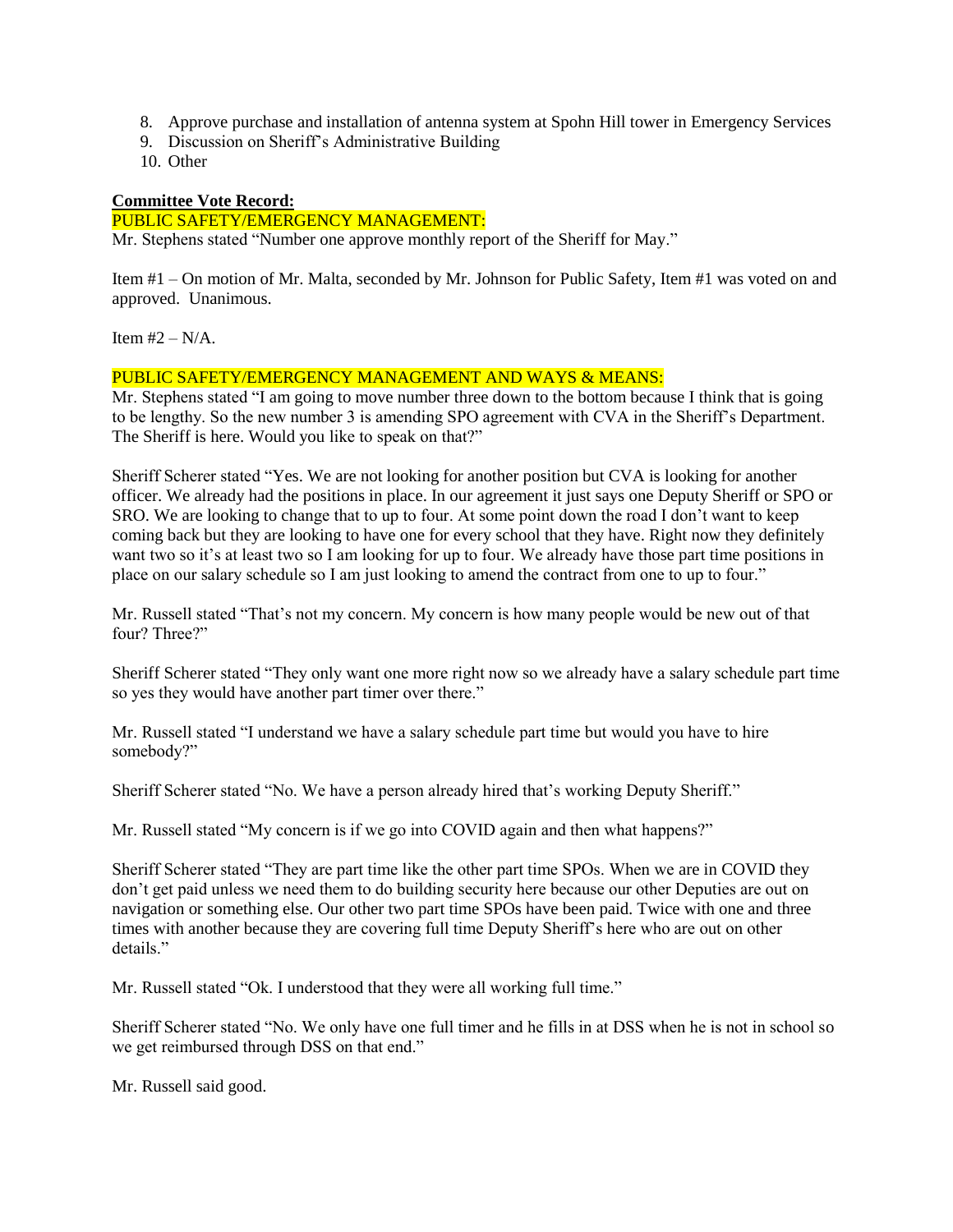Item #3 – On motion of Mr. Malta, seconded by Mr. Bono for Public Safety, and on motion of Mr. Bono, seconded by Mr. Russell for Ways & Means, Item #3 was voted on, approved and moved for Resolution. Unanimous.

Mr. Stephens stated "Number four Approve Sheriff decals, emergency equipment on the F250 and transfer of funds to the Sheriff's Department. Sheriff, you are on again."

Sheriff Scherer stated "We discussed this last year at the end of the year and was told to come back to committee a little later on because we talked about some things in between that. Originally I was looking at \$8,906.45. I tried to trim some off of that and I got it down to \$5,917.00. This would be to decal and put some lights and a radio in our F250 truck so when they go up for navigation it is a marked vehicle. They would be able to do emergency operations if they had to pull a boat somewhere to get it somewhere else to get it in the water or if like this past weekend they stopped, they have a fatal accident in Old Forge about a week ago. Our guys stopped on scene. We were one of the first on scene to render help. They are on a curve and they are out there helping somebody with no lights on a vehicle or can't contact EMS by radio where there is no cell phone coverage. There is just a liability on our end. When it's up in Old Forge it's the Sheriff's Department on it. That's a good thing that they know we are up there and we are working."

Item #4 – On motion of Mr. Weakley, seconded by Mr. Malta for Public Safety, and on motion of Mr. Bono, seconded by Mr. Russell for Ways & Means, Item #4 was voted on, approved and moved for Resolution. Unanimous.

Mr. Johnson asked "Are we doing the bare bones? I mean this vehicle is not being used 24/7. Light on top and siren?"

I'm going to try and get it even lower. We've got to put some back lights on it, some in the front. That's going to kind of be it and put a radio in it. Because we are up at that distance the radio wattage is more because we have a lot of dead spots up there. That's \$2,000 and that's the radio."

Mr. Johnson said ok and thank you.

Mr. Stephens stated "Number six approve purchase, amend budget and transfer funds in the Sheriff's Department. The Sheriff has the floor"

Sheriff Scherer stated "So what we are looking at is I sent some paper work out to everyone on the committees. Currently we have three boats. We have an 88 Boston Whaler. The steering is shot on that boat, other issues with that boat. We have a 2000 Boston Whaler seventeen footer. That boat is the only boat in service right now and has a maximum speed of 15 mph. When they responded to the accident a couple of Sundays ago, they had to go from First to Third lake. It took them seventeen minutes to get there with the maximum speed of 15 mph. The boat we don't own is a New York State Marine boat that's a 2009 angler. That boat is out of service with steering and motor issues. If we do fix that boat we are responsible for the money to fix it. The State will not. We have talked to Rivetts. They can do the steering part of it but then they said they it has to go somewhere else. We picked Bolton Landing to do any other mechanical work on it. They will not work on that boat because it's a different motor than the type of steering and the motor issues they don't would on so we would have to go the Bolton Landing where they worked on it a couple of years ago and that would be at our expense. I went through and looked at some boats to purchase some new boats. We can get reimbursed up to 50% for the boats through New York State Marine Services. 50% for the boats, the trailers, the decals, anything we put on those boats is at 50% reimbursement. I was looking at two boats. They are Glasstreams to purchase. The total price for the boats, decals and outfitting of the boats would be \$68,809 and the State would give us back \$34,405 after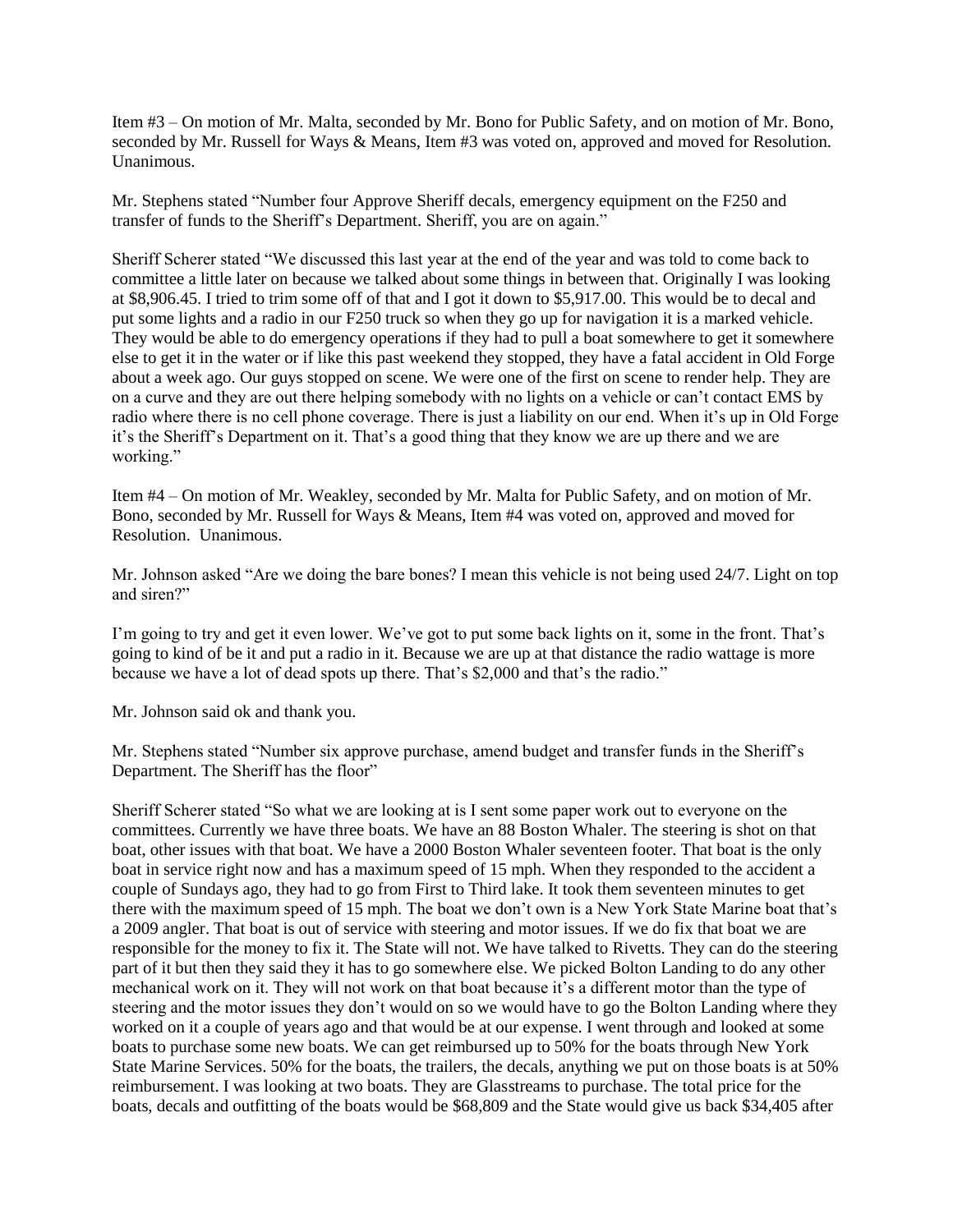reimbursement. We can sell the 1988 Boston Whaler. The motor on that is around \$12,500. If we could auction it off or sell it, the \$34,000 we would cut that down. I would give the boat back to the state that is broken and we won't want to repair and then the one that's on the water now up to 15 mph, we would use that for the canals down here because that is the only one working right now for us. The reason I picked the Glasstream boat was an authorized dealer in New York, the only one is Oakhill Sales. He is the only authorized dealer. The closest other dealers, there is five in Florida, one in Texas, one in Kentucky and one in Japan so that's why I did not go out to bid. These are 2019 leftover boats. The owner there is giving them at less than what he paid for the boats because they are leftovers. I went on the market and can't even find a 2019 now and if you look at the 2020s, you are already \$5,000 to \$6,000 higher base price on them and I don't think you would want to go down to Florida to look boats or in Kentucky."

Mr. Gaworecki asked "The 50% reimbursement does that count for what Mr. Wallace said about only expecting 80%?"

Sheriff Scherer stated "I have talked with our Marine guy and got a confirmation that those boats would qualify reimbursement. He said right now I can tell you we would give you 50%."

Mr. Gaworecki asked "So even recently with all the COVID stuff going on?"

Sheriff Scherer responded "That is what he is telling me."

Mr. Wallace stated "Remember, that's coming for the agencies that saying that. Whether DOT, whether it's 911, the budget office is saying at best 80%. It would be 80% of the half. That's what we have to plan on. If we get more, phenomenal."

Sheriff Scherer stated "This program may be gone next year for the 50% reimbursement."

Mr. Malta asked "Sheriff, so you are saying that we can get two boats for about \$24,000?"

Sheriff Scherer stated "\$34,000."

Mr. Malta asked "What is the availability at this dealership?"

Sheriff Scherer responded "They are in stock in Frankfort right now."

Mr. Malta asked "So they can go on the water when?"

Sheriff Scherer responded "We get a radio put in, get some striping on, hopefully a couple weeks. JPJ would be putting the radio in for those boats. We are going to try and pull radios out of the old boats for that."

Mr. Gaworecki asked "Lights too?"

Scott Scherer responded "A couple little strobes on top and some on the back. They come with brand new trailers."

Mr. Johnson stated "We didn't go to State contract for the boats. Sheri, did we look like we usually do?"

Sheri Ferdula stated "You have to do a mini bid on the State website and to be honest I don't know if they have boats, any bid process takes three to four weeks."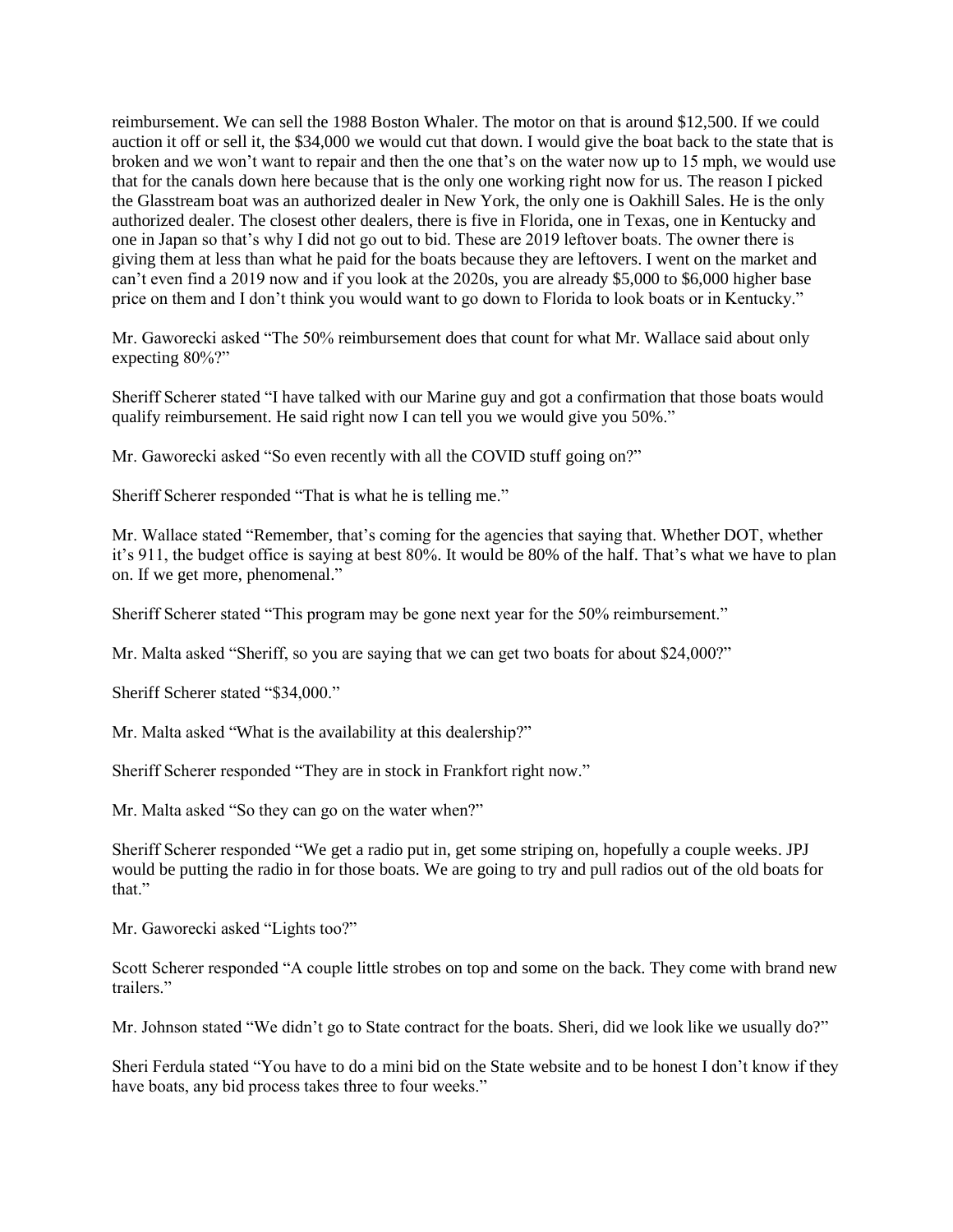Sheriff Scherer "So for time frame and then like I said, I felt comfortable with this because he is the only dealer in New York. The next closest dealer is Kentucky, five in Florida."

Mr. Johnson stated "My only other comment is last year the boats were fine and this year they are total pieces of junk."

Mr. Hollum asked "Sheriff is there any plans in the future possibly issuing tickets?"

Sheriff Scherer stated "We have started that this year. Our guys have been trained a little bit more. We send them to a couple of classes of other departments that go out and do boat patrol. They actually issued a ticket in that accident. A registration ticket so they are getting more into that. They are going to be working with local PD up there that's going to do some DWI stuff with them. We are looking to get that rolling and moving forward and get some tickets going and being a little more aggressive. We've already got several phone calls from residents up there stating that one of her boats was by the channel for about two hours and nobody sped through and that's never happened before so we are hearing good things coming up from Old Forge right now. That's a good thing to hear."

Mr. Ackerman asked "I appreciate you going local but say this dealer goes out of business, is there anybody else in the state that fixes these?"

Sheriff Scherer responded "It's a mercury motor so there are other dealers. That's what you're looking at. You're not looking at the boat as you would the motor."

Mr. Gaworecki asked "This might be a different topic but, can we have some of our highways mechanics work on boats?"

Mr. Bono responded "No. They are a different animal. I've been through this with my own boat. These mechanics are specialized."

Mr. Gaworecki asked "You can't send them to training?"

Mr. Bono responded "Not worth it. Go to a specialist. They deal with it every day. These guys have enough to do. That's my feeling Mark."

Mr. Johnson asked "Scott, storage of the boats will be at the new Correctional Facility?"

Sheriff Scherer responded "I'm hoping. Something we could talk about a little bit later but we do pay storage in two spots right now for our boats. Plus we pay by week, storage behind the old jail. Maybe we could put up a pavilion then park them underneath because that is all it is at fairgrounds. We could probably save \$3,000 a year, pay for that in four or five years and then it's free parking and coverage after that."

Mr. Russell asked "Where is the money coming from? Has Jim Wallace been talked to about this?"

Mr. Bono stated "The money is coming from boarding out Pat?"

Mr. Russell said thank you.

Sheriff Scherer stated "Ten year full warranty and our cruiser usually has a three year on the motor. I'm just saying that because I bought one for my dad's boat and it had a three year warranty and a ten year on the whole warranty."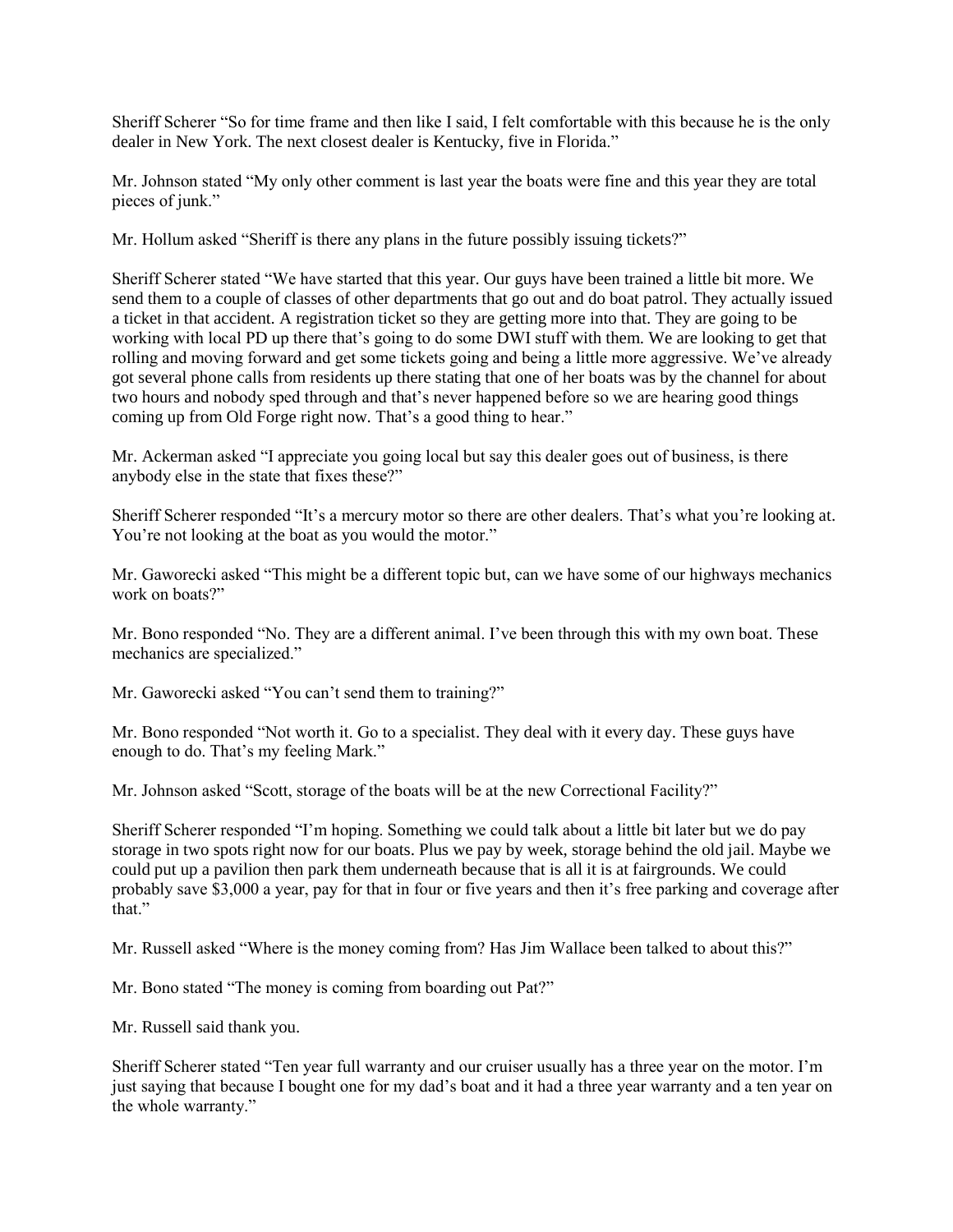Mr. Schrader asked "So we are looking to save money in that capacity too?"

Sheriff Scherer said yes.

Item #5 – On motion of Mr. Malta, seconded by Mr. Bono for Public Safety, and on motion of Mr. Stephens, seconded by Mr. Bono for Ways & Means, Item #5 was voted on, approved and moved for Resolution. Unanimous.

Mr. Stephens stated "Number six approve contract for repairs at the Sheriff's range and amend budget for FEMA. I'm assuming FEMA reimbursement."

Sheriff Scherer Stated "Yes. My Undersheriff is working every Tuesday with FEMA on the phone for an hour trying to get our range repaired. We finally got our bids in. The bids came in for repair and mitigation so if this happens again it hopefully won't be ruined again. The total of the estimate was \$15,763 and this was done by the Halloween flood. We are also looking for the Undersheriff's hours that he has been working on this and time with everything and the people we had out during the Halloween time for reimbursement of about \$6,000. It's going to be 75% FEMA and 25% State to have this repair done and the \$6,000 that they owe us in hours from whether it was cars on the road or salaries for the people that were out there during the flood. So I'm looking to get the project approved and then we will put in to get reimbursed for the grant."

Mr. Johnson asked "Are we making it available to the local police departments?"

Sheriff Scherer stated "100%. We got all of the local departments already booked. The person that can do the fixing of the range I talked to him last night. He had two big projects get moved back a little bit so in about a week and a half, two weeks, he could get this in and get it up and running. The other local departments, if he couldn't get this done, we have our 4-wheelers up there and our side by side parked. I told him we can get him up this far and could bring it up for an emergency vehicle if something were to happen up there. Every department is good with that."

Mr. Johnson said "Ok. Great."

Mr. Gaworecki asked "Aside from repairs, are there going to be any upgrades included?"

Sheriff Scherer responded "There is going to be mitigation so we can do like a swale so if the water does come over again because the barrier gets blocked, it will actually swale through and go back down. Undersheriff, do you want to talk about that? He's worked on a lot of this."

Undersheriff Leskovar stated "So basically, the problem is at our twenty five yard range for qualifying is where the water is coming right across. It's busting on the high side, coming across the range, creating all of the damage and going back down into the creek below and it's also washing out the road. What FEMA requires to quote to bring it back to normal is pre flood conditions and then have a quote from mitigation on top of that. The mitigation part of it, they are going to basically in the creek above the range, they are going to build up where it is busting on the high side. They are going to build up that embankment, force the water back beyond our twenty five yard range, in between the pavilion and the twenty five yard range creating a swale twenty feet wide, eight inches deep total so that it hits that, carries it back down to the lower side of the creek and keeps it away from the range, keeps it away from the road where the damage was in 2013 and now again in 2019. That's the plan."

Mr. Gaworecki said thank you.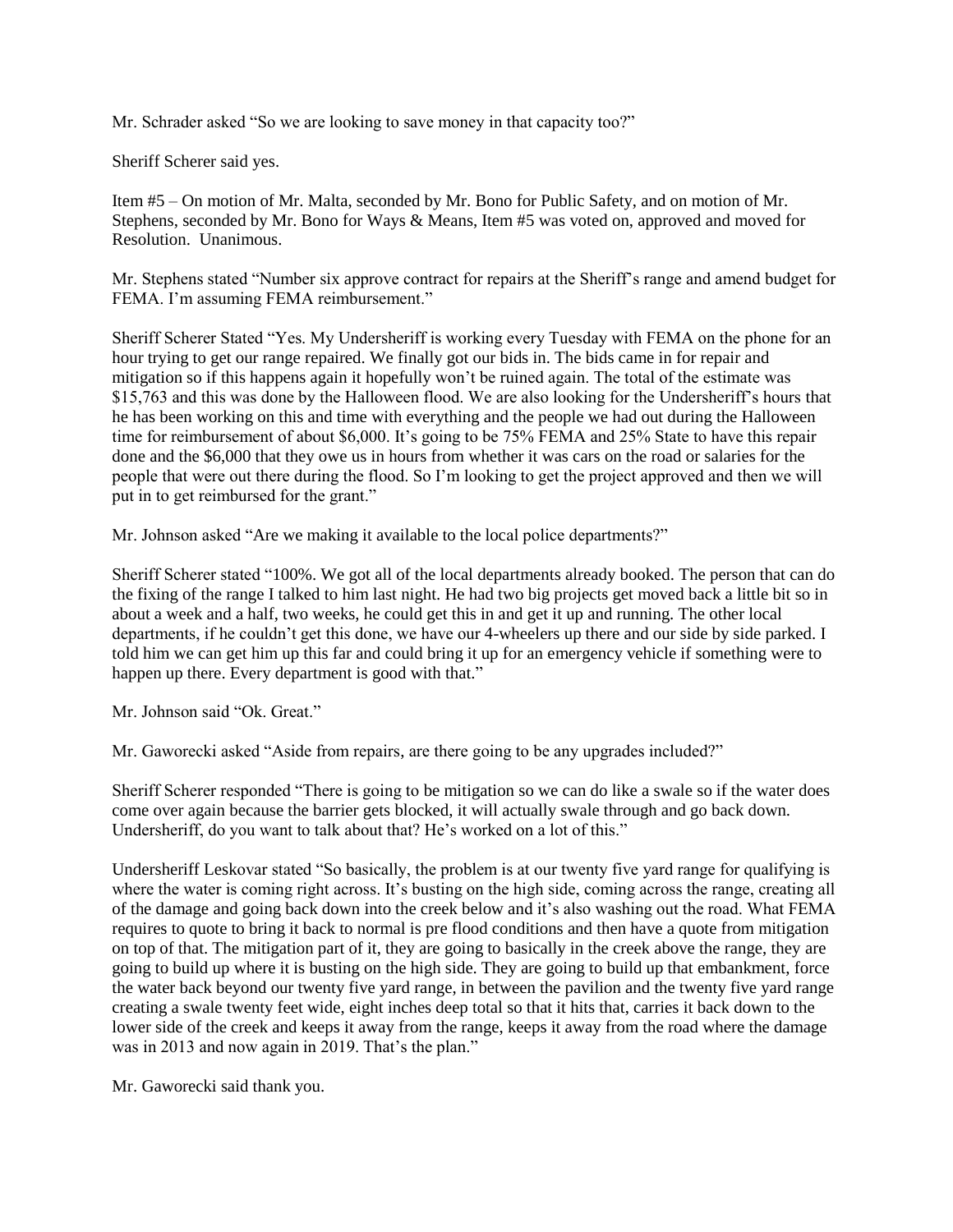Item #6 – On motion of Mr. Johnson, seconded by Mr. Bono for Public Safety, and on motion of Mr. Johnson, seconded by Mr. Bono for Ways & Means, Item #6 was voted on, approved and moved for Resolution. Unanimous.

Mr. Stephens stated "Number seven approve the mileage reimbursement for Deputy Fire and EMS Coordinators in Emergency Services. This is what I was talking about with the previous discussion that we had. I would entertain a motion for the same Local Law. John Raymond is on the phone. John, if I say anything wrong, correct me. His numbers are around \$2,400 to cover the whole year. One of our coordinators, that is probably the most active, put in for 645 miles last year. It equated to a little over \$350 for the one. Some of them don't put in any. \$2,400 to \$2,500 would be sufficient just for Emergency Services and then according to Kathy, I don't think we would be even close to that for Meals on Wheels. Any other discussion?"

Mr. Russell stated "No I've got to ask a question. What are they getting mileage for?"

Mr. Stephens stated "They get mileage when they are dispatched to an emergency on behalf of the County."

Mr. Russell stated "Thank you. I have to recuse myself on this because my brother is one."

Mr. Stephens said correct.

Item #7 – On motion of Mr. Johnson, seconded by Mr. Bono for Public Safety, and on motion of Mr. Johnson, seconded by Mr. Bono for Ways & Means, Item #7 was voted on, approved and moved for Resolution. Yes: Stephens, Malta, Johnson, Ackerman, Weakley, Bono, Smith, Shaw (8). No: None. Abstain: Russell(1).

Mr. Stephens stated "Number eight approve purchase and installation of antenna system at the Spohn Hill tower in Emergency Services. John Raymond, quick rundown please."

John Raymond stated "This is to finalize a major portion of the radio system that we are installing. We've made tremendous progress this week because the weather has been good. We've done work at McCauley and Steuben Hill. They are still doing work at Dairy Hill right now. The antennas are needed primarily for Spohn Hill which is in the Town of Columbia that serves the southwestern portion of the County's 911 system. It's antennas and a whole bunch of related parts would be paid for out of the State Interoperable Communications Grant 2016 and this will close this grant out. Once this purchase is made I think there is like \$30 left in the grant account."

Item #8 – On motion of Mr. Weakley, seconded by Mr. Campione for Public Safety, and on motion of Mr. Smith, seconded by Mr. Ackerman for Ways & Means, Item #8 was voted on, approved and moved for Resolution. Unanimous.

Mr. Stephens stated "Number nine discussion on the Admin building. Proposed Admin building for the Sheriff. Ray Johnson and myself and a couple others have been work this with Sheri, the Sheriff and the Undersheriff and there is numbers everywhere. Sheri, if you want to talk?"

Sheri Ferdula stated "A few months ago we did an RFP for different options on the buildings and remodeling of the Treasurer's and then we started to get into some discussions about a modular. We've been in discussions with Vanguard Modular on an eighty one hundred square foot building that would be our new Sheriff's administration. Their pricing comes off of a piggy back contract that we that we plan to piggy back off of to get the discounted pricing. What we are looking at for the modular building is about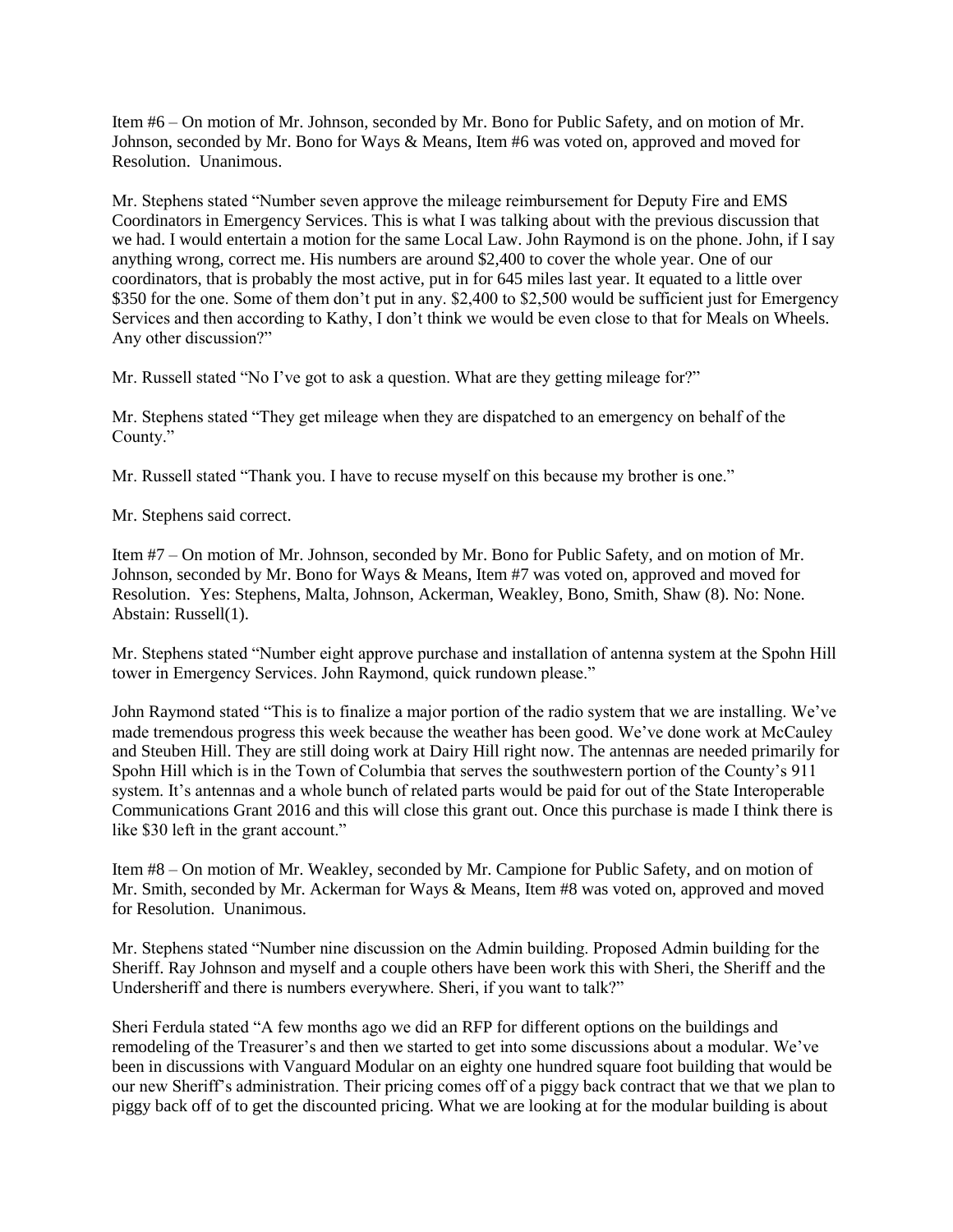\$775,000 for everything. There is a few different things in there that we have looked at that maybe we might want to upgrade. Some of these buildings have like steel siding. We would like that to look a little bit nicer with the new jail. With a few upgrades here and there we put in a budget of \$150,000 for that. And there's a few charges for building plans and foundation plans so cost for the build would be \$939,155. The additional cost to us we would be we are in charge of the site work which means putting in the foundations, connecting the utilities and running the data and electric wires within the building. We would also be in charge of fire alarm systems, data, telephones and security. I did a little budget of what we think those things would be and I went a little bit higher than what I would exactly need to be but I don't want to give you numbers that are too low. That cost comes in around \$681,000. We would need to hire an architect to help us with that site development portion of it. They would do the bid package for the site development and they would organize all of the electrical work that needs to be done in the buildings, security systems and all of that. Those came back yesterday ranging from \$30,000 to \$62,000 so depending on who we go with there that's going to fluctuate. Just for the purpose of having a budget I used \$50,000 for an architect as a number and that would put our total cost for this building at \$1,670,175. Compared to our original cost of building a building or remodeling here which were in the millions. Three to four million was the average. Any questions on that?"

Mr. Russell stated "I don't believe in a minute it would be three to four million dollars. What are we going to do with the three buildings that we are going to have empty? Have we thought about that? Why can't we utilize the Treasurer's building and the other building to be able to house the Sheriff's Administration?"

Mr. Bono stated "I think the cost is just prohibitive there. We had a cost of about, I think Sheri said, three to four million if not more, Jim?"

Mr. Russell stated "You're saying you have to do all of this renovation. I don't think you have to if you're doing both of them together. You might have to do some."

Mr. Stephens asked "Why would we want to do just a portion Pat?"

Mr. Ackerman asked "What else are you going to do with the building?"

Mr. Bono stated "My opinion is, the Treasurer's building can be utilized for….the IDA is going to be looking for space. Our lease is up very soon. We could put the IDA in there. We could put an incubator type facility for businesses. Rent that out and let start-up businesses in there. It would be a perfect location for it. We could utilize that building that way. And there is storage. We could certainly use it for records storage so that building is not out of the question. It's in decent shape and we spent some money there in the past. The thing you would have to worry about is the current jail. It's going to cost about \$550,000 to knock it down or leave it and store voting machines in there. We need a place to store those. As far as the Courthouse goes, we could talk to the college. They have always wanted a presence downtown. Talk to the village. See if they want to make a community center, a coffee shop, I don't know. There's ways of doing it."

Mr. Russell stated "It makes no sense for the college to go there. No sense whatsoever."

Mr. Bono stated "It's just an idea Pat."

Mr. Johnson asked "Can we look at what it would cost to tear the old Courthouse down? Let's face it, it's tired."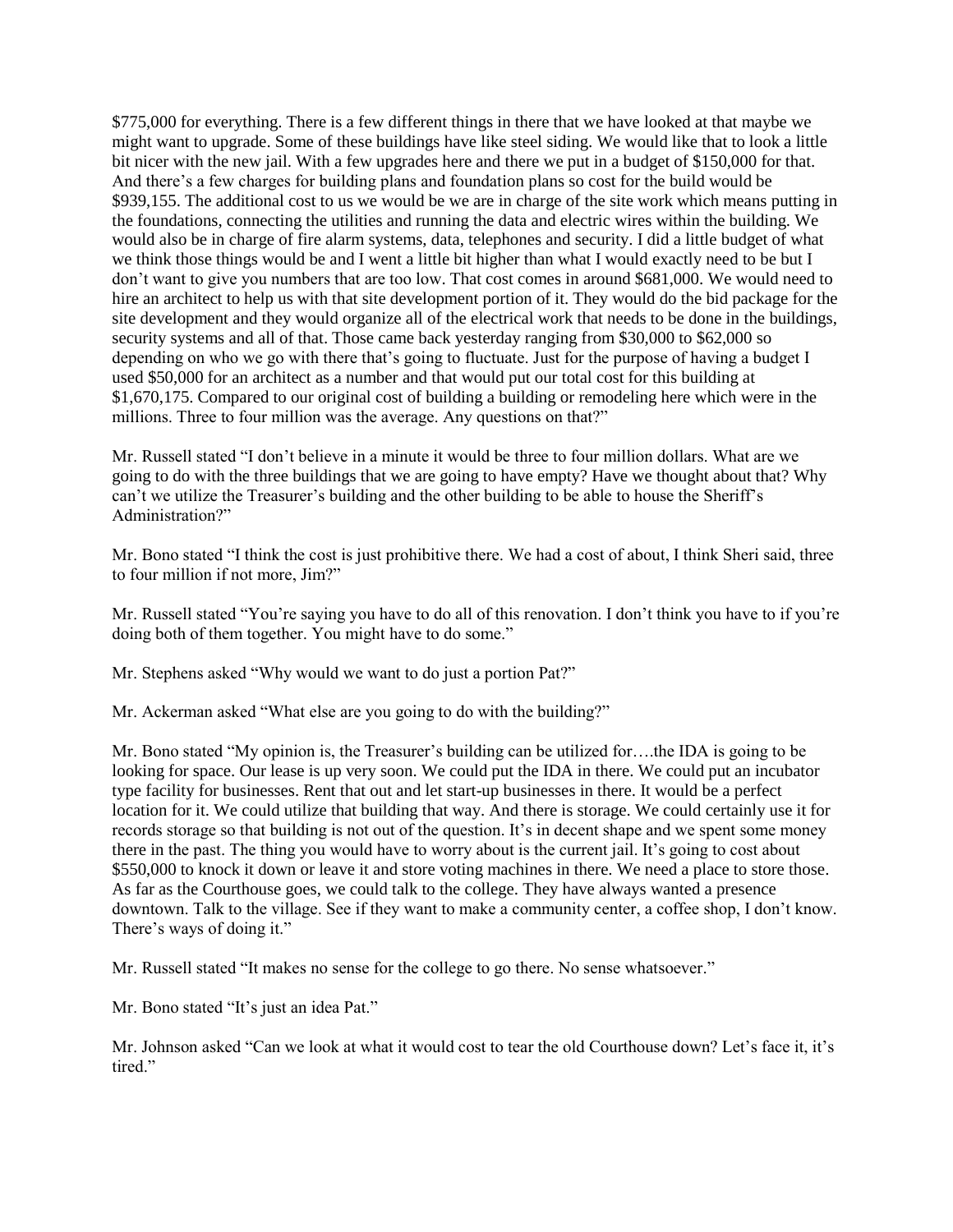Mr. Bono stated "I don't know if you can tear it down. It's on the historic registry. I think you would get criticized by the public."

Mr. Gaworecki stated "I would love to see the college be downtown."

Mr. Bono stated "Unless we have those conversations, we don't have the answers. The college can get 50% match if it does something with it as far as renovations go."

Mr. Russell stated "You said renovations are three million. They don't have a million and a half dollars to put into that building if that's the true cost."

Mr. Bono stated "Pat, that's if you want it renovated 100% to the hilt."

Mr. Russell stated "That's exactly what I am trying to say. I tell you I wish I was there. I wish we were all there in person so we can discuss it. I just don't know why we can't utilize both of those building, the Treasurer's building and that other building. Ray and I talked yesterday about maybe utilizing the jail once we get out of it. I just hate to see \$1.6 million for something we are going to have three open buildings. I know people disagree with me but I don't think we need it. The Tobacco money can be used for other capital projects as well which I know we have things down there and we are still talking about not being able to get enough money for the flood issue and all of that stuff."

Mr. Bono asked "That quarter percent, can that be used for the admin building?"

Mr. Wallace stated "I would have to revisit that, guys."

Mr. Gaworecki stated "You mentioned the IDA possibly taking over one of the buildings. Would they be able to get grants to fix it up?"

Mr. Bono stated "Don't forget our consultant; they are looking at grants for those buildings. They are on it right now."

Mr. Ackerman asked "IDA taking over what building?"

Mr. Bono stated "Not taking it over, renting it from the County. They pay rent to the ARC so why not pay it to the County."

Mr. Russell asked "Why wouldn't they go back to Working Solutions?"

Mr. Bono responded "I don't think there is the room there."

Mr. Stephens stated "You are only talking about the first floor in the Treasurers, right?"

Mr. Johnson stated "In the Treasurer's building we have had studies done two years ago when we had issues with the floor. It is structurally sound. We know that because we brought engineers in. The Treasurer's building is a good building. I don't think it's a problem finding use for it. It's the other two. What's everybody want to do?"

Mr. Bono stated "The only way to tear it down is to condemn it. It's useable. There were some issues in the cellar and some drainage. It's a beautiful building historically. The public would have an outcry."

Mr. Schrader asked "How much are you thinking for rent with the IDA right now?"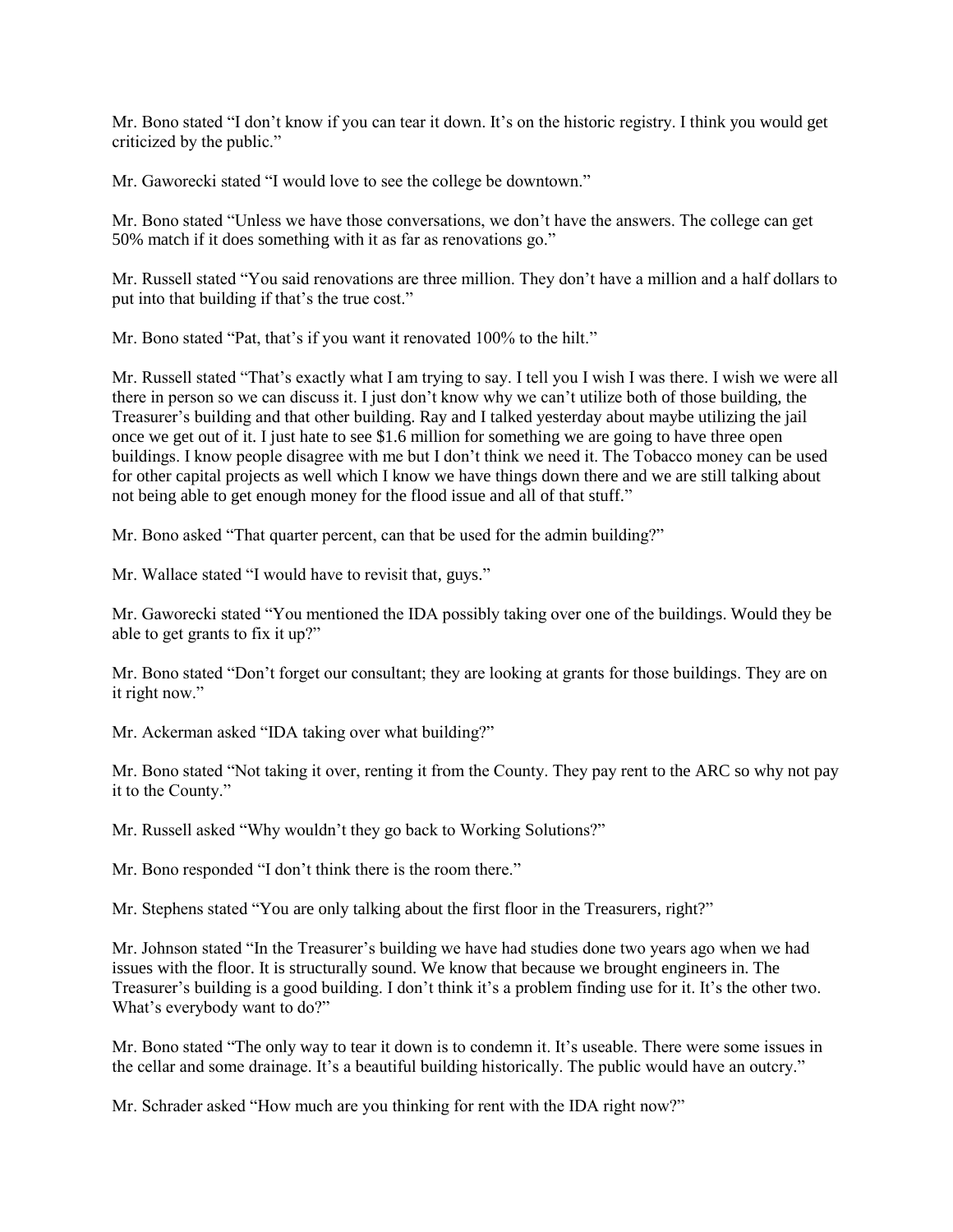Mr. Bono stated "I think it's like \$1,700 a month. Don't hold me to it but it's up there."

Mr. Hollum stated "The quarter percent for this sales tax goes to paying for the jail. Is there anyway the administrative building would be considered a part of the jail?"

Mr. Wallace stated "We can have an answer early this afternoon on that."

Mr. Gaworecki stated "Do we know if the college is even interested in anything?"

Mr. Bono stated "I've talked to Dr. McColgin. We needed to talk on it and we would schedule something and then COVID hit and it sort of went on the back burner."

Mr. Gaworecki asked "They're not totally against it right off?"

Mr. Bono stated "No but to Pat's point though, they are stressed up there too. Although numbers are up I guess in enrollment."

Mr. Ackerman stated "One, you have to find out what the quarter percent is going to be to see if this will be eligible for that. Number two, you need to decide what you are going to do with the rest of the buildings before you do anything because if you are not going to do nothing with them then I think it's foolish to build another building with all of this empty space. I'm not saying we don't have to find something but have a plan before we spend \$2 million. Something has to be set in place for all of this. We can't just keep spending money. We build a jail and then the Governor turns around and deep sixes us and now we have half the people over there. I think we will look foolish putting another building in front of it. Another \$2 million when the Governor is taking 20% of our budget away."

Mr. Bono stated "Do we sell the Courthouse? Put a restriction on it that it can't be torn down and maybe a developer would want to go in there and make apartments. I don't know. Sell it."

Mr. Stephens stated "Do we just want to have Ray and I get together with Sheri and the Sheriff and formulate a plan here and then come back?"

Mr. Bono stated "I think we should all tour it like we've toured the new jail. Most of us haven't been through those buildings. I have, but some of you have not been through those buildings and you need to see where the kinks are and what the problems are and then you will get a good idea of hey, you know, it's deeper than you think here. Or, maybe you will have a different view."

Mr. Johnson stated "I did talk to Mark the other day as far as the old jail. We can remove all of the old cells. That's not an issue. They did do a study about a year ago. I don't know if we need storage that bad to store the old records. I agree with Kurt. Figure out what we are going to do with the other buildings before we move forward. I think it's a great deal rather than have a nice new building with three empty buildings if we don't know what we are going to do with them."

Mr. Wallace stated "Or do you bite the bullet and spend \$15 million to upgrade all three of them? I'm serious. That's the money you are talking about."

Mr. Ackerman stated "What are you going to upgrade it for? We don't need the space."

Mr. Wallace stated "I'm just saying, if you are not going to build a new building."

Mr. Ackerman asked "How many square feet is the old Courthouse?"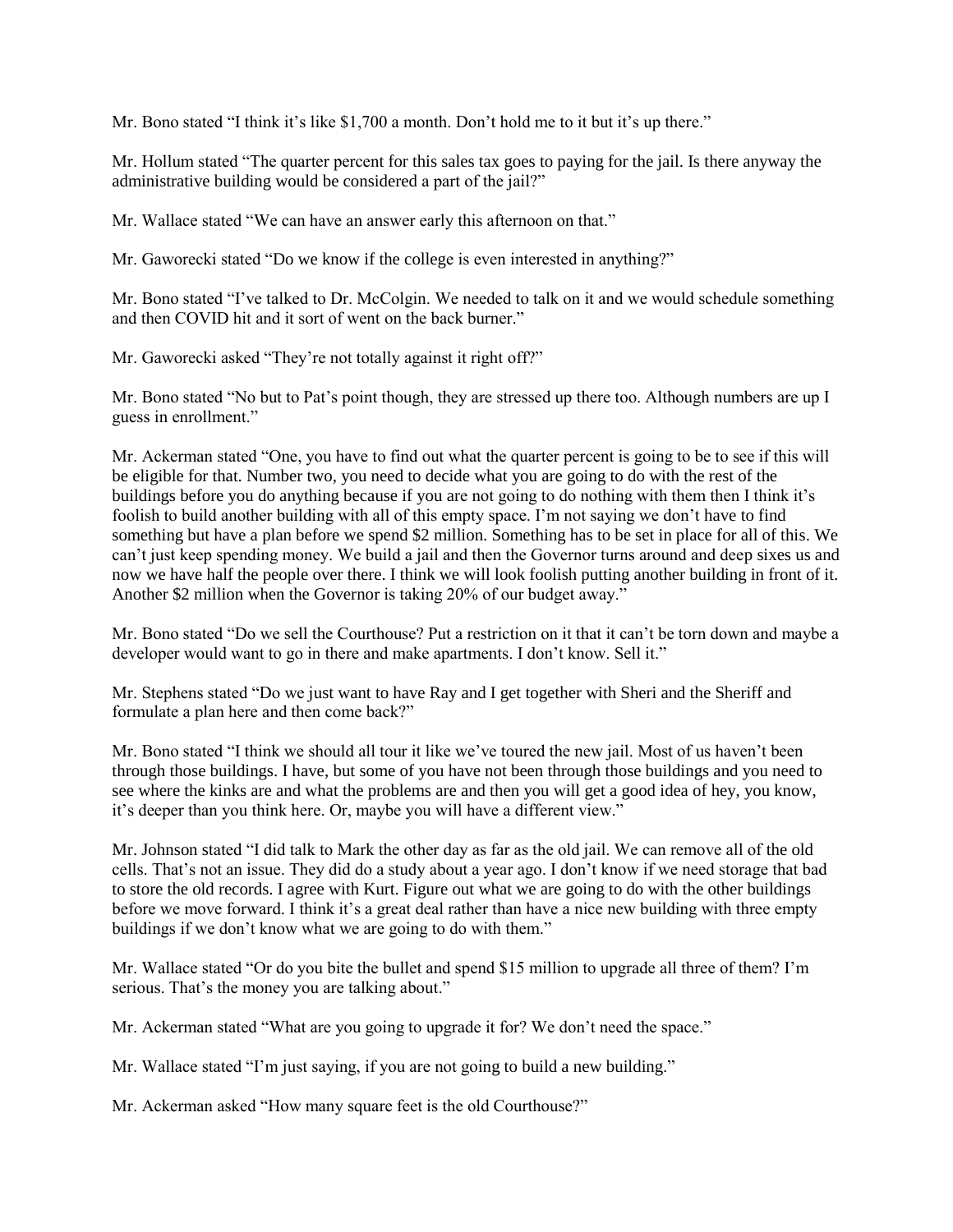Mr. Bono responded "Roughly 12,000 square feet."

Mr. Wallace stated "About 8,000 in the old Treasurer's."

Mr. Ackerman stated "I can't see it being \$3 million \$300,000 per 1,000 square feet. That's insane. You could build two new buildings for the price of remodeling one. That doesn't make any sense."

Mr. Stephens stated "To your point Kurt, that estimate was back in 2016 and they said at that point figure a 3% inflation rate every year. So you're talking another 9% on top of that."

Mr. Ackerman stated "Let me explain how that works. Same thing happened with the City with the pool. They get a number that is five times greater than they are going to spend and you put out there saying well we looked into it and that's why that number is so high. That's what they did down there at the pool. God rest his soul, that's what the old Mayor did. Then you go back out to bid ten years later and it comes back in one single price."

Mr. Bono asked "When are we going to have the tour?"

Mr. Johnson stated "We had the same issue when we did the jail."

Mr. Bono stated "Just a thought here. Our next meeting is July  $1<sup>st</sup>$ . We are going to go live then. If you guys don't want to come we will have you on the phone but I would like to go live whether it's at the college or we have it here, by then we will have some restrictions lifted hopefully. So, let's go live July  $1<sup>st</sup>$ and just suggest to the committees that we have a tour. Get here at noon and we will tour the three facilities, two of them anyways. Jail is going to be tough to do."

Mr. Johnson asked "Can we do it through the iPad for those who can't make it?"

Mr. Bono responded "As far as Wi-Fi, I don't know if there is any over there. It would have to be streamed on somebodies phone. I would like everyone to get a tour because you'll appreciate what's there and what isn't."

Mr. Stephens stated "So you want us to set that up and get going?"

Mr. Bono stated "Yes and then let's take it from there. Then you get eyes on it because you don't know what you are talking about. I am telling you right now most of you don't know what you are talking about until you see it."

Mr. Ackerman stated "But none of us are builders. I understand it's in bad shape but you are still saying you are going to gut this many square feet and then you are going to come in and re-sheet rock it. There is no way every 1000 square feet is \$300,000."

Mr. Johnson stated "But then you have to bring it up to code remember."

Mr. Wallace stated "Don't forget the elevator. You have four floors."

Mr. Johnson stated "You've got bathrooms you have to bring up to code. Let's put it out to bid. Have Sheri put it out there to remodel the Courthouse."

Mr. Campione stated "You also have to look at the price of the utilities and the maintenance of the building verses new verses old and take that into consideration too."